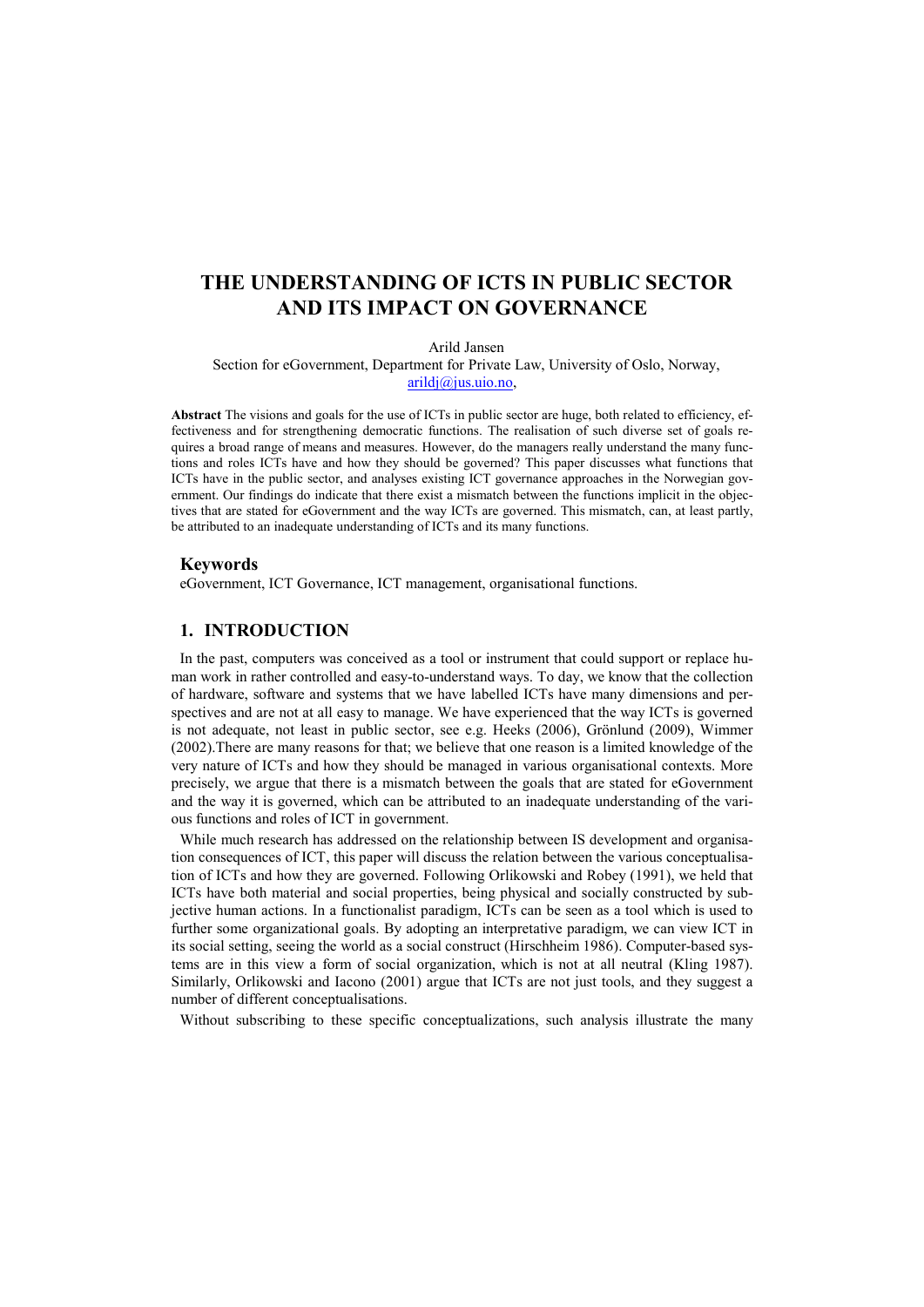functions and roles hat ICTs may have in organisations, not to say in the government. We would expect that such variety should influence the actual ICT management approaches and practices, also in government ministries. However, when e.g. analysing egovernment policy documents, we find that there are stated many different ICT related goals and objectives which build on distinct assumptions about the character of the technologies to be applied (Jansen and Jacobsen 2011). However, the same documents contain few adequate means and measures to help achieving such goals, which we believe can be attributed to a lack of deeper analysis of how the use of ICTs may create the desired effects. Some of the stated goals may even be conflicting if not the underlying assumptions are well understood. The aim of our study is to contribute to a better understanding of how ICTs are conceptualized in government organizations, and how these correspond to current management practises. Our research questions are:

- **1. What are most typical ICT goals, means and measures in the different ministerial sectors**
- **2. What are the dominating understanding of ICT in terms of stated ICT-functions and roles**
- **3. Are there any relations between ICT management practises and the dominating understanding of ICT in the different ministerial sectors?**

#### **1.1 Structure of the paper**

First, we will briefly discuss different perspectives on technologies as well as on organisations, and the possible links between technology and organizational structure, leading to a framework for analysing the functions and roles of ICT in organisations. Next, we present and analyse our empirical data that are collected in a study of governance practises the Norwegian government, concluding by a discussion of what our findings may imply for IT-governance in public sector.

#### **1.2 Research approach**

This study is based on an inductive and explorative research approach, aiming at identifying important factors that may help understanding challenges related to IT governance. A short literature review has been conducted to explore how ICTs are conceptualized in eGovernment documents. The empirical base has been the Norwegian government ministries and their subordinate agencies. We have analyzed their use of ICTs and more specific their ICT governance practices. Our data have been collected from (1) the ministries budget documents and the ministries assignment letters to selected subordinate agencies, (2) relevant white papers and government reports and (3) interviews with key officers representing the various ministries. The data result from interpreting the budget document and assignment letters, in analysing what goals that are defined and the type of measures that are stated. We have in particular identified texts that describe ICT-related goals, means and measures and what type of management approaches that are applied. When interviewing managers in the ministries, we have discussed our interpretation of the data. Our informants have also been invited to comment upon our analysis.

## **2. Theoretical perspectives**

Below we will discuss different theoretical perspectives for understanding the link between ICT use and organisational functions, leading to a framework for analysing the relationship be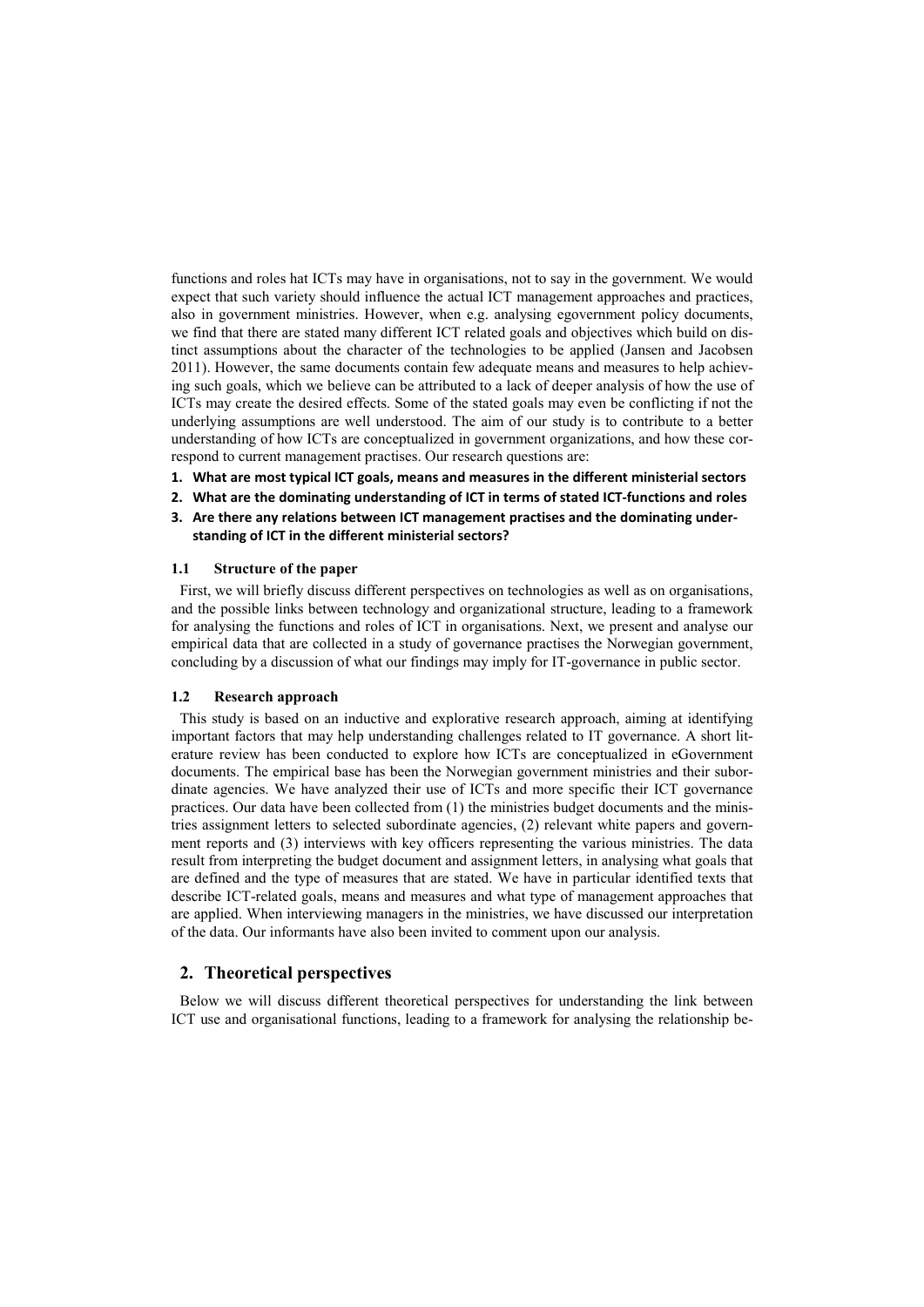tween stated goals in eGovernments and how governance is being conducted.

#### **2.1 An objectivistic perspective on ICT**

In information systems research, the objectivist approach to technology is rather common, but not necessarily accurate. By presuming that technology is an object capable of having an impact on social systems, such research treats both technology and organization structures as objects. Kling (1987) describes the "tool" view of information technology as: "A computing resource that is best conceptualized as a particular piece of equipment, application or technique which provides specifiable information processing capabilities". He argues that such a view conceives information technology independently of the social or organizational arrangements within which it is developed and used. The objectivist approach overstates the importance of technology's material characteristics and ignores the social interpretations and actions that may modify the impact of particular software systems or hardware configurations. By contrast, the subjectivist approach to information technology is typified by those assuming a "social action" perspective on information technology and that the same technical solution may have various effects in different organisations (Orlikowski and Robey 1991). In a traditional, objectivistic way (Ritchie and Brindley 2005) define ICT as "the array of primarily digital technologies designed to collect, organise, store, process and communicate information within and external to an organisation". They points to that ICT can fulfil a number of business needs, such as strategic, operational or marketing needs, or a combination of all of them.

#### **2.2 Interpretative approaches to understanding ICT**

Kling and Scacchi (1982) in opposing the traditional "tool-perspective", developed the concept of "web models" of computing in contrast to what they saw as the dominant "discreteentity" model of computing. In addition to functional capabilities, computers are also social objects which may be highly charged with meaning. They thus held that computer-based systems are a form of social organization, which is not at all neutral. From their perspective, information technology is more than just the tools deployed on the desktop or the factory floor.

Zuboff (1988) make an important distinction is the difference between *automation* and *informating.* The term *informating* was coined in her book "In the Age of the Smart Machine", where she points to that it is the process that translates descriptions and measurements of activities, events and objects into information. By doing so, these activities become visible to the organization. Informating has both an empowering and oppressing influence. On the one hand, as information processes become more powerful, the access to information is pushed to ever lower levels of the organization. Conversely, information processes can be used to monitor what Zuboff calls human agency. She thus illustrates how same technical solution may be understood in different ways, depending on e.g. where you are in an organization.

In the last 15-20 years, we have seen lasting importance of networks and in particular Internet as a mean for communication and collaboration between humans, as is symbolized by concepts like groupware and Computer Supported Cooperative Work (CSCW), which emerged as separate fields in the early 90'thies. Interestingly, Orlikowski (2000) shows through her study of the use of a specific computer application in a large organisation, how the same technical solution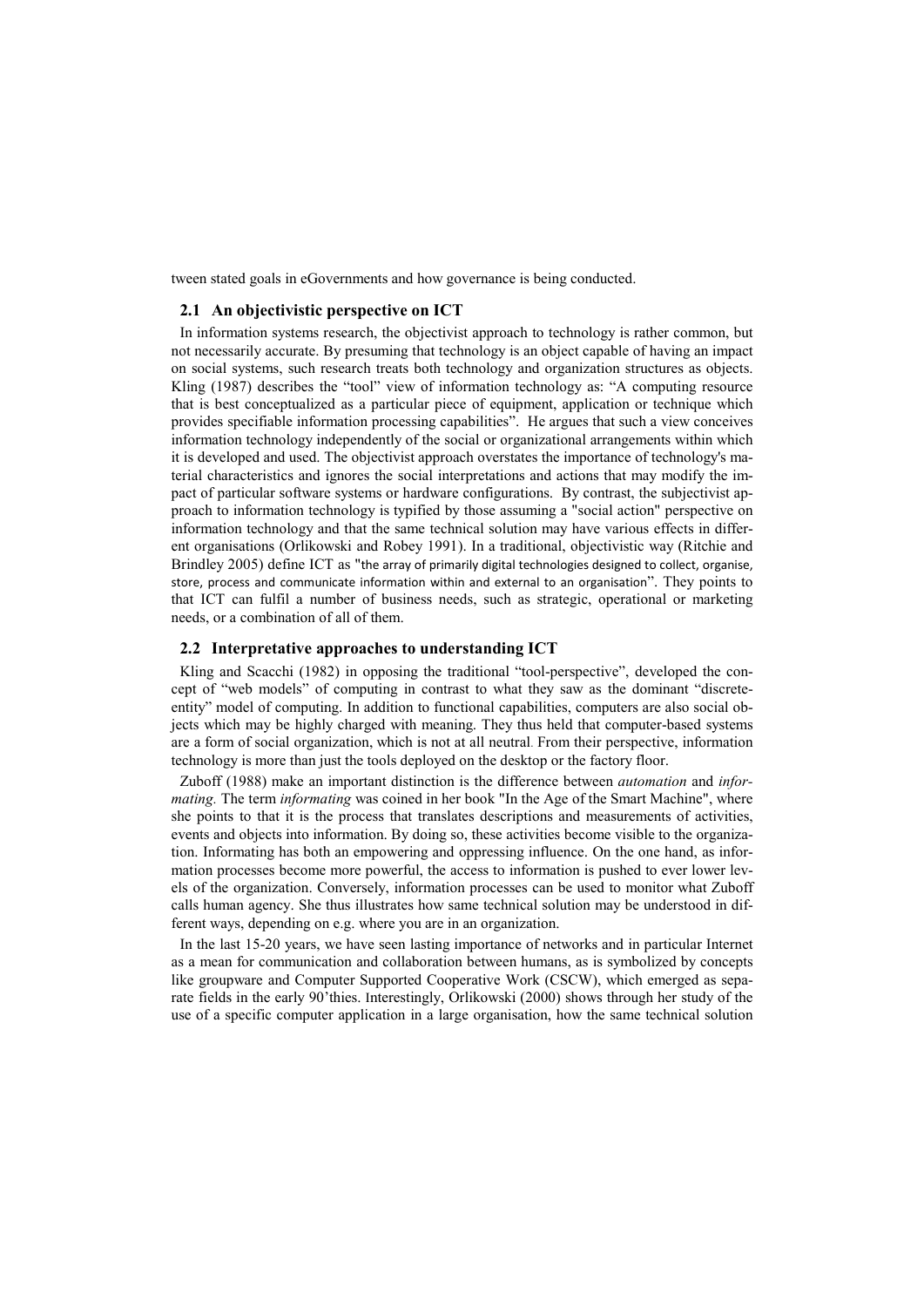(a groupware system) was interpreted very differently by different groups of employees in the same organisation. By identifying four different technologies-in practises, she show how we better can understand how and why people are likely to use their technologies and with what (intended and unintended) consequences in different organizational and technological conditions.

Another approach to understand the multidimensional character of ICT is presented by Orlikowski and Iacono (2001). Based on their coding of a number of research articles, they identified 14 specific conceptualizations of information technology. It may be disputed whether their specific conceptualizations, being extracted from how researchers have conceptualised ICT in research, really reflect how ICTs actually are used and understood in organisations. Their analysis does, however, nicely illustrate that ICTs and their application can be interpreted in different ways, and we acknowledge their insightful contribution to a better understanding of the IT artefact. This type of analysis is even more important when we are studying the increasingly use of social media, which often have different functions and fulfil distinct roles in various organisational settings. This clearly shows how the same or very similar technologies are being understood very differently across organisations and in society at large; underscoring that also interpretative approaches are necessary.

## **2.3 Theories on the link between organisational functions and use of technology**

These few examples on different interpretation of ICT use outlined above illustrate that a restricted functional perspective only represent one dimension of ICT, while e.g. a informating or a technology-in-practise perspective show that one technology has potentials for many organisational functions and roles, some of them not necessarily clearly understood and predicted beforehand. Thus, different perspectives of ICT usage are closely related to the understanding of the functioning and structure of an organisation. Crowston and Malone (1988) are suggesting four different perspectives on organisations: *rationalist, information processing, motivational and political,* which can be used to interpret organisation structure. While the rationalist perspective assumes that organizations are composed of rational agents, operating towards some defined goals, e.g. efficiency. The information processing view shares many of these characteristics, but focuses instead on the organizational processes and communications patterns of the firm. The motivational perspective recognizes that workers may have different interests than the management of an organization, but typically assumes that these goals can be matched by properly designing the jobs of individual workers. The political view assumes that different groups within, the organization may have conflicting goals that can not be reconciled. Power determines which group achieves its goals, and IT may be used as a means to increase power.

Similar perspectives are presented by Dahlbom and Mathiassen (1992), claiming that there are (at least) three approached to understand develop and use systems in organisations; *hard, soft and dialectic* system thinking. "Hard" system is conceived as a hierarchically organised set of element, usually developed through a functional analysis, emphasizing ordering, stability, consistency and completeness etc. At the contrary, "soft" system thinking emphasizes that systems and organisations are shaped by our experiences from using them. We see different things, have different perspectives and structure the world differently. Interpretation then becomes important to understand how systems and organisations should be conceived and designed. Their third,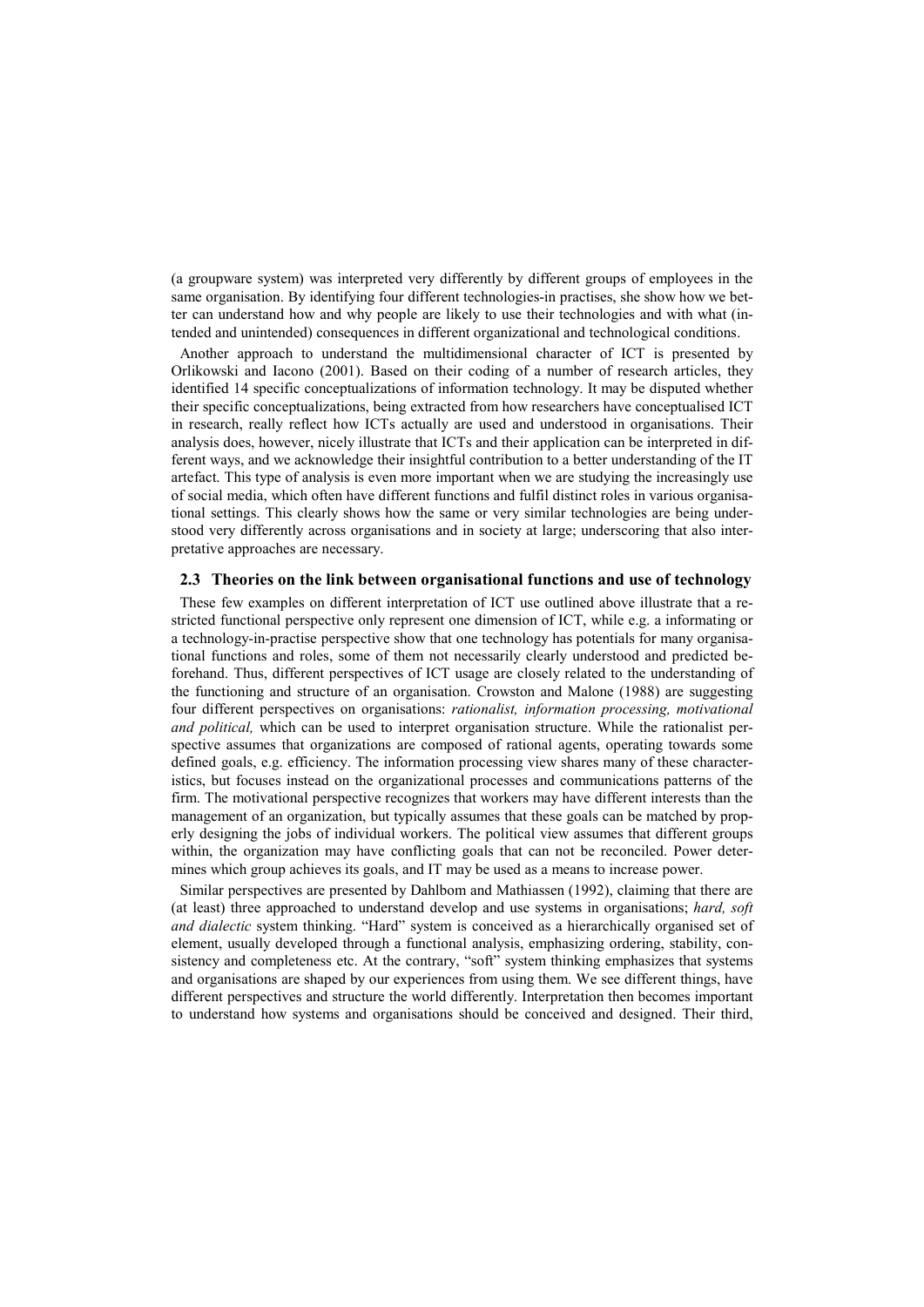"dialectic" thinking departs from the soft thinking in emphasizing that multiple view and perspectives do exist at the same time. However, it differs in that it emphasize that different perspectives are expressions of irreconcilable conflicts and power struggles. The claim of this approach is that we need to think in terms of contradictions in order to understand, explain and control change, implying that we have to identify interests, roles, structures, and processes in organisations. These perspectives are not mutual exclusive, but rather coexist in an organisation and imply varying and partly confliction conceptions of ICT functions and their governance.

## **2.4 Different functions and roles of ICTs in public sector**

The discussions above, which shows that there are many different understandings of what functions and roles how in organisations, have not addressed the role of ICT in public sector in particular. Even if public organisations do resemble a number of similarities to other organisations, there are some specific characteristics of the public sector that may influence they way they use ICT, which we will discuss below. Government agencies have a large variety of functions. One overall responsibility is to ensure the fundamental right as democracy, openness and transparency, privacy and to improve citizen's quality of life.

By reviewing a selection of documents on eGovernment, we have identified a number of ICT functions and roles that are typical in the literature. For the purpose of this paper we have grouped them into the following metagroups: i) *tool, ii) control and management, iii)service, iv)information and knowledge management, v) interaction and collaboration, and iv) information infrastructures*. Below we describe these metagroups in more detail

The *tool* function, as e.g. the traditional office automation and case handling functions. ICTs are here usually regarded as value-neutral artefacts, expected to do what its designers intended them to do, corresponding to Orlikowski and Iacono (2001). A tool, therefore, has no value beyond its capability to support the necessary production or administrative processes. In this perspective, the technology is primarily understood as a technical matter that is separate from, but controlled by human actors (Kling 1987). Tools are usually neither complex nor very flexible, and require limited, or mostly moderate organizational integration.

Somewhat related to this category is the control and management function, where ICTs are used for reporting, supervision, monitoring and controlling purposes, i.e. in collection of data on performance of the individual public agencies. Such uses of ICTs are normally characterized by moderate complexity, implying limited need for flexibility and organizational integration. It has in that way similarity with the tool function, but support specific management approaches.

Both functions represent primarily a rational and functional perspective on technology, and hard system thinking. They can often, but not always be linked to an organisational imperative, in that they need not lead to substantial organisational changes. Such functions will be used in all parts of an organisation, but mostly for administrative and management tasks and will in particularly linked to efficiency objectives.

Our next category is the *service function*, where ICTs are integrated in the core production, which in the public sector mainly implies activities related to the provision of information services. An essential characteristic is that service provision involves ICT-based communication with actors outside the organisation, and includes both technical and organizational elements.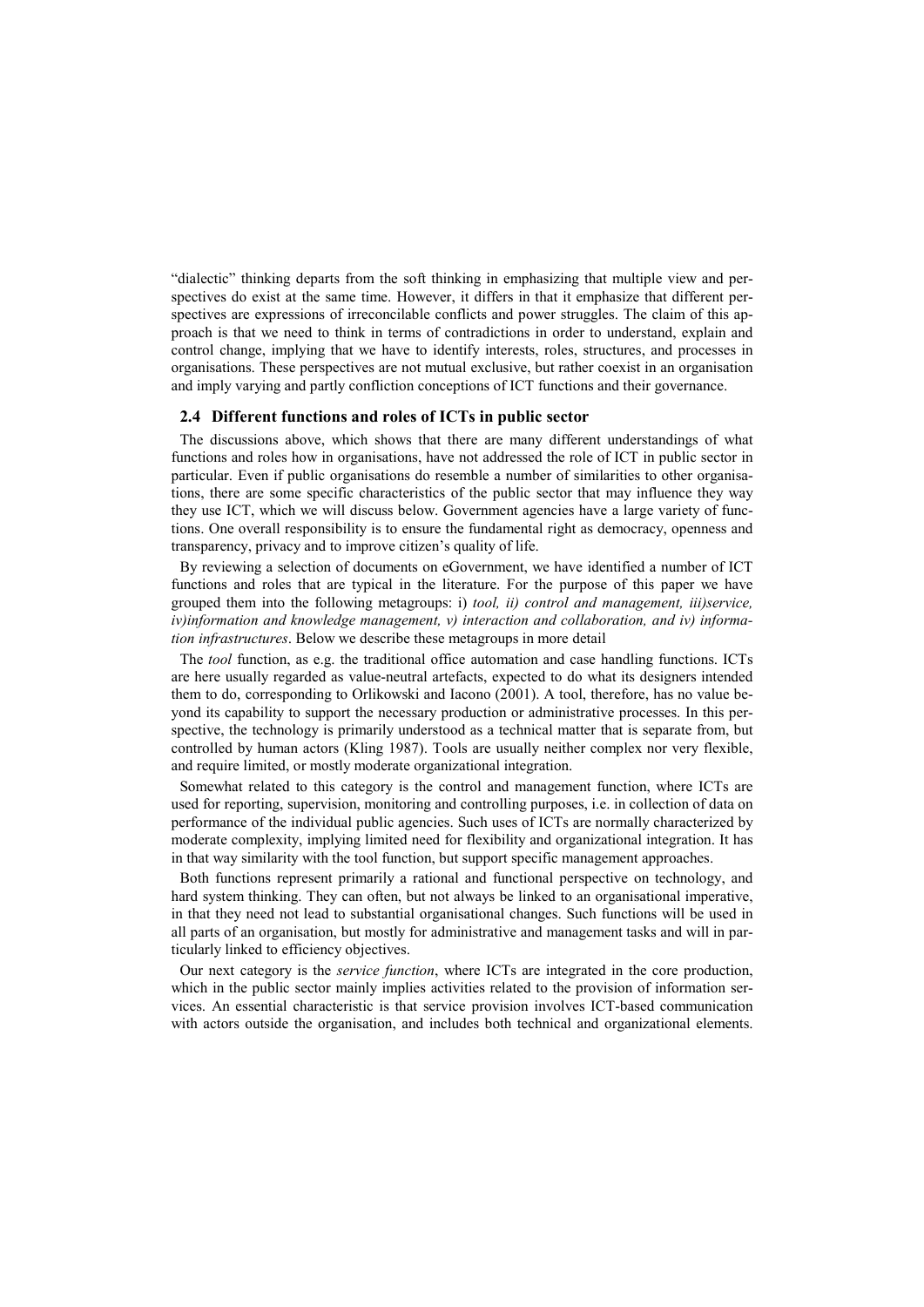ICT-based services will imply a significant level of complexity and flexibility, and organizational reorganisation is crucial (Ritchie and Brindley 2005).

Further, we find that ICT is being used extensively in information and knowledge *management*, which comprises a range of strategies and practices used in an organization to identify, collect, manage, distribute data and enable adoption of insights and experiences by facilitating the sharing of knowledge. Examples in public sector are data collection and analysis in resource management, GIS systems, data on climate change, pollution, petroleum reservoirs, etc. This perspective differs from the tool function in even if it include data handling processes that can be automated, it involves intellectual activities based on insights and experiences either embodied in individuals or embedded in organizations as processes or practices. We see that both can be associated with an information processing perspective, and a motivational perspective, too.

Out next category include systems that support *interaction and collaboration.* ICTs are increasingly being used for communication, interaction and cooperation, both internally and externally. Typical examples are groupware systems and computer supported cooperative work, which implies changes in division of tasks and organisation of work. This use of ICTs is less structured and it requires significant organizational flexibility (Bratteteig 2004). It is also seen as a way that citizens and organisations can interact with and influence on public sector. The development and use of *social media/web2.0* represent a further development of these functions, and offers quite new ways of using ICTs for collaboration and co-creation. Even though these types of use have similarities with CSCW applications, they differ in that such systems are open to many and its use open is not controlled by any organisation.

As *[information] infrastructure*, ICTs comprise the basic technical and organization capabilities necessary for supporting application systems and solutions across organisations and society at large. In addition to the technical systems and networks, it includes basic data resources that many public agencies rely on in its daily work. An information infrastructure must be open, standardized and flexible in order to support the large variety of systems and services that run on top of it (Hanseth and Lyytinen 2010). In particular, infrastructures are "sunk into" the organisation (Star and Ruhleder 1996) and shall be used by a large variety users and fulfil many different, partly conflicting functions and roles, Thus, ICTs as infrastructure implies a high degree of complexity and a need for organizational adaptation.

| Metagroup                         | <b>Typical Fuctions and roles</b>            | <b>Perspectives on ICT</b>         |  |  |  |
|-----------------------------------|----------------------------------------------|------------------------------------|--|--|--|
| Tool                              | Office Automation, Case handling, etc.       | Rationalistic and mostly hard sys- |  |  |  |
| <b>Control and management</b>     | Supervision, Auditing, Inspection            | tems thinking                      |  |  |  |
| Service provision                 | ICT s integrated in products and services    | Includes also information process- |  |  |  |
| Information &<br>Knowledge        | E.g. data collection and analysis related to | ing, and soft systems thinking     |  |  |  |
| Management                        | resource management, GIS systems, etc.       |                                    |  |  |  |
| Interaction & collaboration       | Groupware, CSCW-systems, Social media,       | Includes various perspectives and  |  |  |  |
| <b>Information Infrastructure</b> | Networks, support services, management       | many way of thinking               |  |  |  |
|                                   | of shared facilities etc.                    |                                    |  |  |  |

**Table 1: Different categories of ICT functions and roles and associated perspectives on ICT** 

These different metacategories and their respectively perspectives are, however not mutually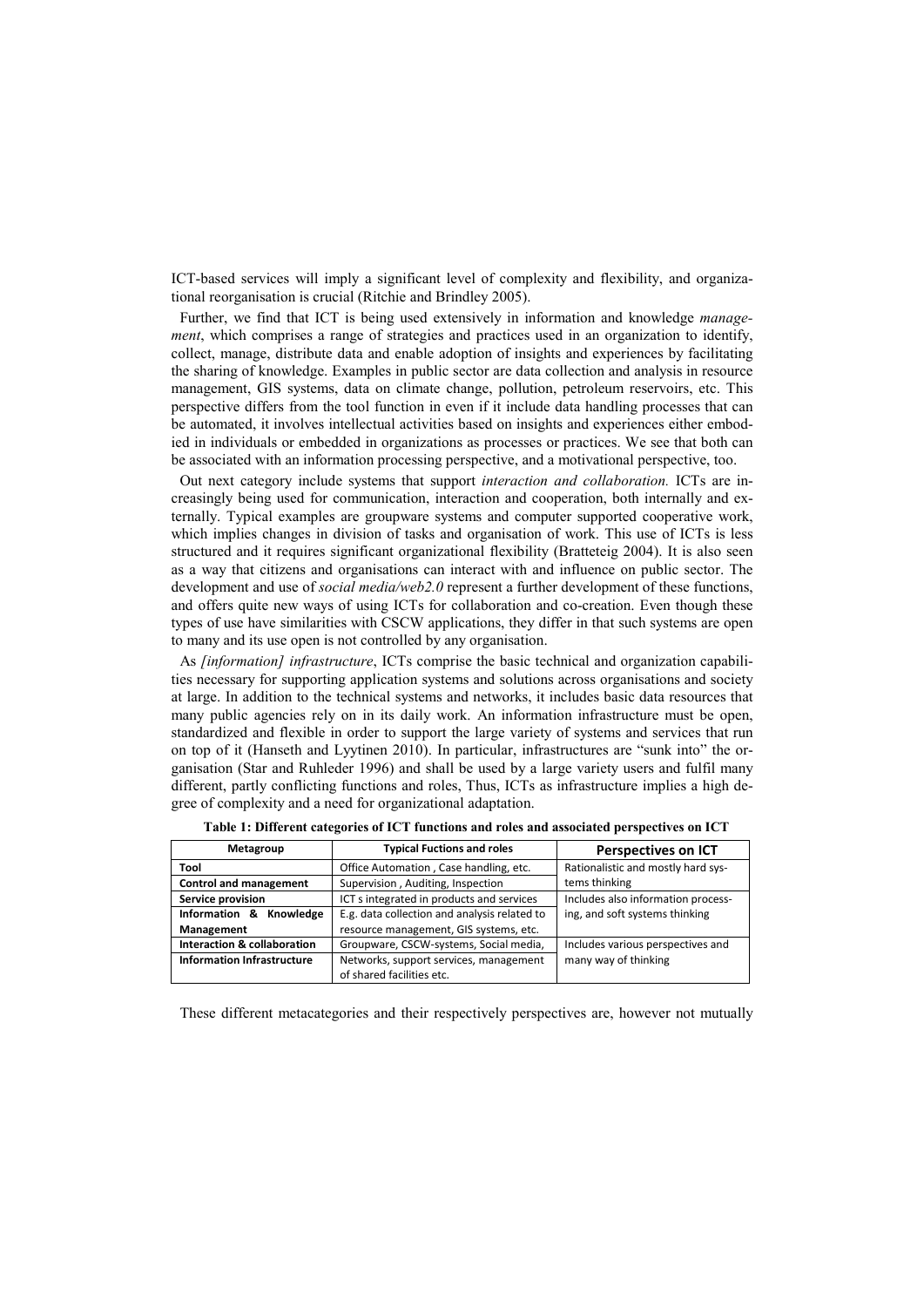exclusive in an organisation (rather the opposite), but we argue that they require different management approaches in planning and development as well as in implementation and operations.

How do these ICT functions relate to goals and objectives that are stated for eGovernments? When reviewing different national policy documents, we find rather ambitious visions and goals. E.g. Norway has defied these values and goals: i) democratic values, ii) efficiency, iii) rule of law and proper case administration and iv) quality and integrity, v)innovation in private sector. Thus, by using the overall eGEP Measurement Framework Analytical Model (EU 2006), but including innovation as a fourth goal, we may illustrate these relationships between goals, indicators and ICT functions and roles as in table 2:

| <b>Overall</b>                                      | <b>Indicators (examples)</b>        | <b>Public value</b>       | <b>Dominating ICT</b><br>func- |  |  |  |
|-----------------------------------------------------|-------------------------------------|---------------------------|--------------------------------|--|--|--|
| goals                                               |                                     |                           | tions and roles*)              |  |  |  |
| <b>Efficiency</b>                                   | Financial gains                     | Financial & Organisa-     | Tool                           |  |  |  |
|                                                     | Better organisational structures    | tional value;             | Control and management         |  |  |  |
| <b>Effective-</b><br>More inclusive public services |                                     | <b>Constituency Value</b> | Service provision              |  |  |  |
| ness:                                               | increased user value & satisfaction |                           | Knowledge management           |  |  |  |
| <b>Democracy</b><br>Openness, Transparency          |                                     | Political Value.          | Interaction and collaboration  |  |  |  |
| Participation, citizens empowerment                 |                                     |                           | Service provision              |  |  |  |
| <b>Innovation</b><br>Better access to information   |                                     | Value creation in soci-   | Knowledge management           |  |  |  |
|                                                     |                                     | ety                       | Service provision              |  |  |  |

**Table 2: Relation between objectives, indicators, effects and ICT perspectives in eGovernment** 

\*) Information infrastructures are important for all type of goals

We may then assume that governance structures will be influenced by the type of organisations and in particular the managers understanding of ICTs functions and roles. This type of influence will not be uniform, but rather having great variation, also being influenced by other factors.

# **3. MANAGEMENT OF ICTs IN NORWEGIAN GOVERNMENT**

The Norway is a highly computerized country, and so is the public sector. However, the management structure of the public sector is not particularly influenced by ICT, as our public administrative policy is still characterized by rather strict sectorization and line responsibility (Jansen 2008). This means that each ministry is responsible for their specific choice of governance approach. Thus, the organizational and management structures resemble a silo; vertical integration within and horizontal separation across ministerial areas of responsibility. The Minister for Administration and reform coordinates public sector reform and is responsible for the government's administrative policy, including ICT policy. One directorate has the mandate to act as an initiating agency, promoting coordination and cooperation. This implies that there are only few overarching principles and methods for the governance of ICTs and each ministry has a large degree of freedom when it comes to the choice of IT governance approach. We may assume that there is significant variation of management approaches across the different sectors and areas of responsibility, implying that they are utilizing ICTs in different ways.

## **3.1 Current ICT management practises in Norwegian ministries**

During 2010 and 2011, we have collected data on how ICTs is being managed in the various ministerial sectors in Norway, focusing on how each ministry carry out their individual ICT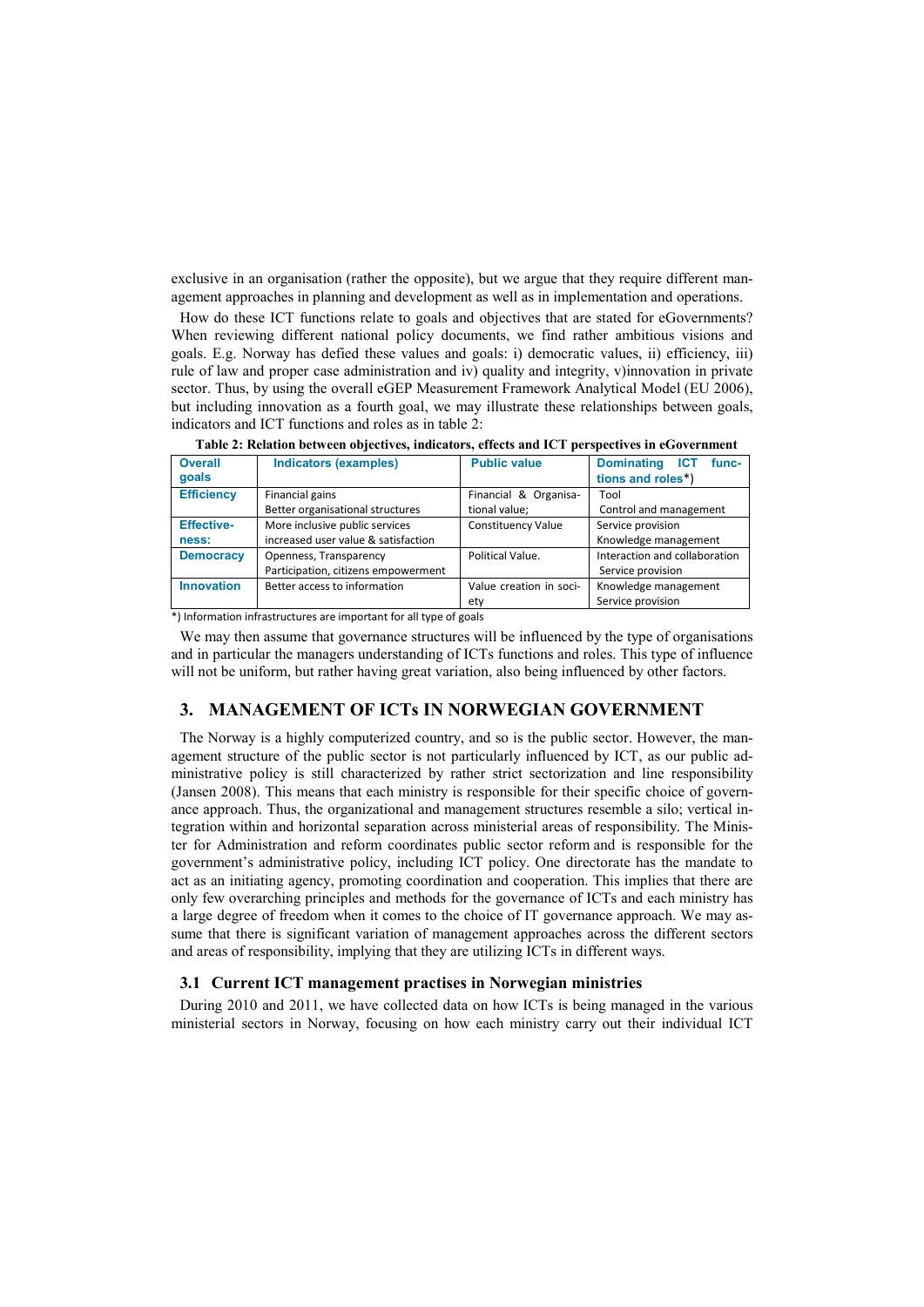management. We have identified ICT-related goals and accompanying means and measures that are defined in steering documents (assignment letters etc.), complemented by interviews in each ministry and some subordinate agencies. Below we present some of our finings.

Table 3 shows the ICT goals in the different ministerial sectors (column 2), and their ICT focus in management (column 3) and the primary ICT functions and roles (column 4). The identification of ICT related management approached has been done by i) surveying ICT usage within the different areas of responsibilities, ii) assessing the specification of ICT means and measures that are found in the budget documents and assignment letter to subordinate agencies, iii) how the ministry representatives in interviews describe how they control their subordinate agencies. The categorization of ICT functions and roles are according to how ICT goals are specified, supplemented by analysing the various core activities and the role ICTs have in such activities.

| Ministry                                | Primary ICT goals in the sector                                                                               | ICT-management focus                                                            | Dominating ICT functions<br>and roles                                                      |  |  |  |  |  |  |
|-----------------------------------------|---------------------------------------------------------------------------------------------------------------|---------------------------------------------------------------------------------|--------------------------------------------------------------------------------------------|--|--|--|--|--|--|
| Labour and Wel-<br>fare                 | Increase quality and efficiency in<br>case handling and control func-<br>tions.                               | Limited ICT focus, no spe-<br>cific goals or means                              | Office aut. & case handling<br>Control and management<br>Service provision                 |  |  |  |  |  |  |
| Government<br>Administration,<br>Reform | Strengthen infrastructure func-<br>tions and ICT-based collaboration.<br>Quality in service provision.        | Well-defined ICT-goals, in-<br>frastructure focus, ICT<br>agency and strategy   | Information infrastructure<br>Interaction and Cooperation<br>Service provision             |  |  |  |  |  |  |
| Finance                                 | Increase quality and efficiency in<br>service provision, case handling,<br>Strengthen infrastructure function | Well-defined ICT-goals, in-<br>frastructure focus, ICT<br>agency                | Service provision<br>Control and management<br>Information Infrastructures                 |  |  |  |  |  |  |
| Health and Care<br><b>Services</b>      | Strengthen CT-based interaction&<br>collaboration. Improve infrastruc-<br>ture Increase control.              | ICT goal and strategy for<br>interaction, with private<br>actor                 | <b>Interaction and Cooperation</b><br>Information infrastructure<br>Control and management |  |  |  |  |  |  |
| Justice                                 | Increase quality and efficiency in<br>case handling. Strengthen collabo-<br>ration,                           | Significant ICT and interac-<br>tion focus, ICT goals/strat-<br>egy             | Interaction and cooperation<br>Office Aut. & case handling<br>Control and Management       |  |  |  |  |  |  |
| Education<br>and<br>Research            | Increase quality in service provi-<br>Strengthen infrastructure<br>sion.<br>functions. Better control         | High ICT service and infra-<br>structure focus, ICT agency                      | Service provision<br>Information infrastructure<br>Control and management                  |  |  |  |  |  |  |
| Culture                                 | Increase quality in service provi-<br>sion Stimulate cooperation. Im-<br>prove infrastructure functions       | ICT goals and strategy. Ser-<br>vice and infrastructure<br>focus, ICT agency    | Service provision<br>Information infrastructure<br>Interaction and Cooperation             |  |  |  |  |  |  |
| Environment                             | Increase quality in infrastructure<br>functions and service provision<br>Stimulate information sharing        | Significant ICT and infra-<br>structure focus, ICT strat-<br>egy and ICT agency | Infrastructure<br>Service provision<br>Knowledge management                                |  |  |  |  |  |  |
| Trade<br>and<br>$In-$<br>dustry         | Strengthen infrastructure and ser-<br>vices. Better control                                                   | ICT goals, infrastructure<br>and service, ICT agency                            | Information Infrastructure<br>Service provision<br>Control and management                  |  |  |  |  |  |  |
| Transport<br>and<br>Communication       | Strengthen infrastructure support<br>and cooperation. Better supervi-<br>sion and control                     | Some ICT focus, ICT strat-<br>egy in the transport sector                       | Control and management<br>Interaction and Cooperation<br>Information infrastructure        |  |  |  |  |  |  |

**Table 3: ICT goals, means and dominating ICT functions in Norwegian government (selected)**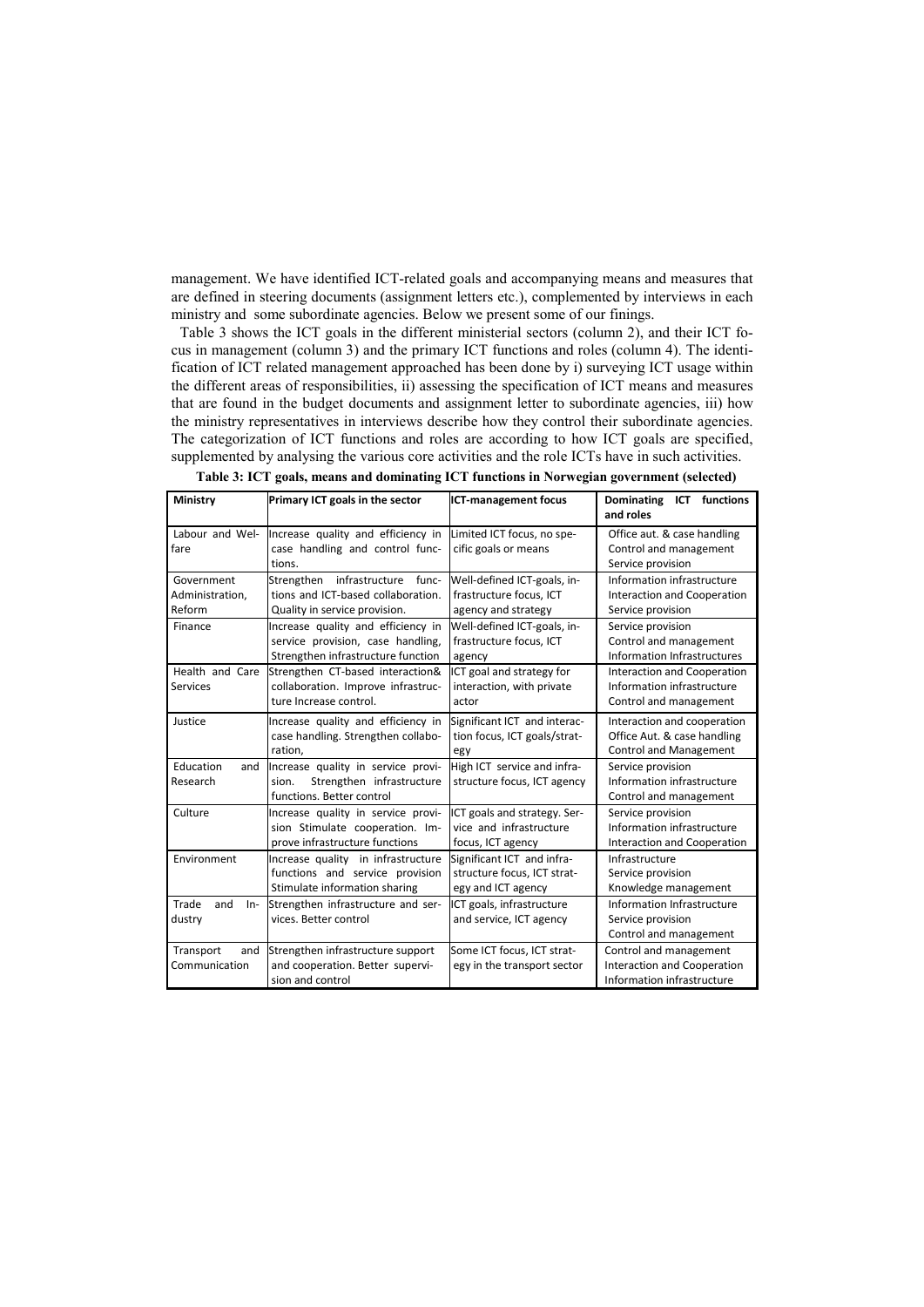Our first research question is: *What are most typical ICT goals, means and measures in the different ministerial sectors?* 

Column 2 and 3 in table 3 describe the main ICT goals and -means in each sector. We found that these goals and measures are to a large extent integrated in their general policies. Few ministries explicitly mention ICT in their budget document, and ICT-related goals or means are vague and usually not operationalized to any significant extent in their assignment letters. Less than half of the ministries specify measurement indicators for the use of ICTs, and such indicators are for the most part qualitative and vague.

We see furthermore that less than half of the ministries have defined a general ICT-plan or strategy that affect the whole sector. Those ministries that have a coordinating ICT-body do also stimulate sector-wide cooperation and coordination. This illustrates important differences between the ministries regarding their IT governance styles. However, other ministries argue that a sector-wide strategy is not considered relevant because the individual subordinate agencies have defined their own strategies which the ministries would follow up and monitor. Some ministries have adopted a softer management approach through more informal forums or coordinating mechanisms, where the subordinate agencies can congregate and discuss issues of mutual interest, i.e. the interoperability of different ICT-systems.

Our second research question is: *How are the stated goals and objectives understood in terms of ICT functions and roles?* 

Column 4 in table III shows our assessment of the 3 most important ICT functions and roles within the individual ministerial sectors, based on how they have described ICT goals, means and measures. We find that there is a large variation across the ministries. Office automation along with control and management functions seem to be important/most important for 11 ministries. This is not surprising, as we would expect that ICTs primarily are used for supporting administrative and management processes. It is more interesting that the cooperation and interaction functions as well as infrastructure are explicitly mentioned as important by 9 ministries, while the service function are mentioned by 7 ministries. Knowledge management is listed as important in only 5 ministries. Interestingly, the use of social media is not mentioned by any ministry, contrasting the overall goals where ICT is seen as an important mean to strengthen democracy and citizen participation.

## Our third research question is*: Are there any relations between ICT management practises and the dominating understanding of ICT in the different ministerial sectors?*

Our data show that the different ministry's ICT governance approaches, in terms of defining goals, implementing strategies and means have significant variance. Our interpretations indicate that their understanding of ICT functions and roles may explain at least parts of this diversity. As there are a lot of similarities between *tool* and *management and control* functions, we will below cluster these functions into a larger *tool*+ meta-category. Furthermore, as we may assume that knowledge management imply the same perspective as that of information infrastructure in collecting and sharing data, we will merge these two into another meta-category.

Table 4 shows that in those sectors where the tool perspective are dominating, many of the ministries appear as having a low ICT focus in their management approach. Contrary, in those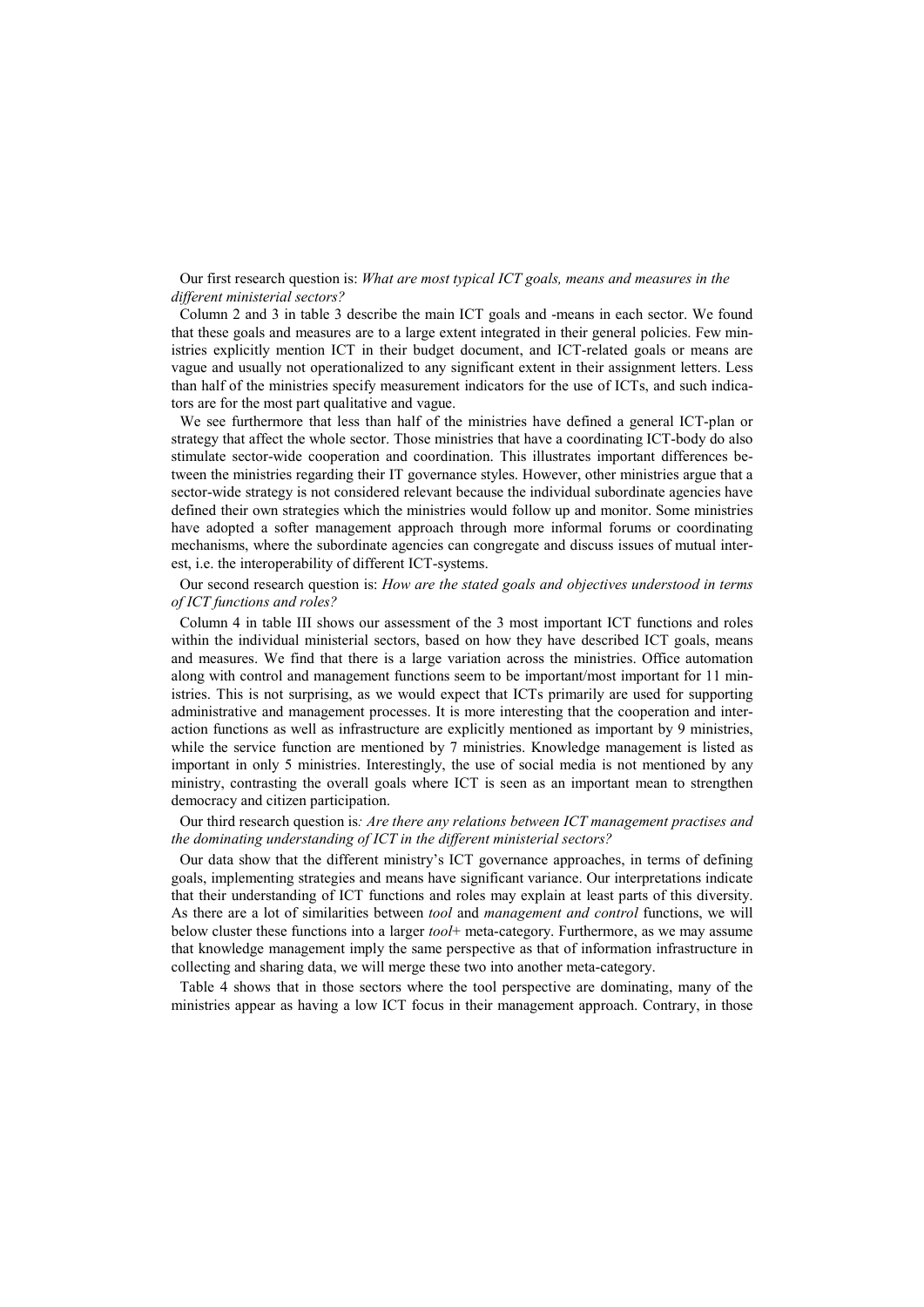sectors where ICT-services and information infrastructures perspectives seem important for their ICT–use, the respective ministries do have a strong ICT-focus.

| <b>Dominating ICT functions TOOL:</b> Office   Interaction and   ICT-based Ser-   Information infra-<br>$ICT$ -focus in management $\parallel$ Aut. and control $\parallel$ cooperation |   | vice provision | structure & K M |
|-----------------------------------------------------------------------------------------------------------------------------------------------------------------------------------------|---|----------------|-----------------|
| No or low ICT focus                                                                                                                                                                     | h |                |                 |
| Strong ICT focus                                                                                                                                                                        |   |                |                 |

|  |  | Table 4: The correspondence between ICT management focus and most important ICT functions |  |  |  |  |  |  |
|--|--|-------------------------------------------------------------------------------------------|--|--|--|--|--|--|
|  |  |                                                                                           |  |  |  |  |  |  |

When analysing the use of overall management instruments in detail (Jansen and Berg-Jacobsen 2011) we find that those ministries who emphasize a tool perspective, also practise a rationalistic management approach. On the contrary; in the sectors where the service and interaction functions dominate, these ministries' management approaches are mostly in accordance with an information processing perspective. Similarly, the knowledge management and information infrastructure functions correspond with political perspectives, where one accept that there are many, partly conflicting interests and goals that have to be handled in constructive ways.

Thus, returning to our initial claim that there is a mismatch between the goals that are stated for eGovernment and the way it is governed, which can be attributed to an inadequate understanding of the various functions and roles of ICT in government. Table 5 below shows the relation between overall goals and the specific ICT functions mentioned by the different ministries. We see that in those ministries where efficiency is the primary ICT goal, the tool perspective is dominating, while in ministries where effectiveness and citizens' needs are the primary focus, service and infrastructure functions are dominating. However, few ministries focus on democracy or innovation as specific goals for their use of ICTs.

| ICT functions | Tool | Interaction and co- | <b>ICT-based Service</b> | Information infra- |
|---------------|------|---------------------|--------------------------|--------------------|
| Overall goals |      | operation           | provision                | structure & K M    |
| Efficiency    |      |                     |                          |                    |
| Effectiveness |      |                     |                          |                    |
| Democracy     |      |                     |                          |                    |
| Innovation    |      |                     |                          |                    |

**Table 5: The relation between states objectives and the conceptualization of ICT functions** 

Thus, we find some correlation between the ICT goals that are stated in the individual ministries and their understanding of ICT functions. However, when considering the government in its entirety, we find a weak connection. The overall policy documents states that ICTs should help improving the quality and accessibility of services through sharing of resources and stimulate more efficient cooperation and division of tasks. We would expect that ICT governance should focus on service provision, information management and infrastructure functions and not primarily on efficient use of ICTs for case handling, control and management purposes. But our data strongly indicate that less than half of the ministries do have such focus in their ICT governance approaches. Our conclusion is thus that the Norwegian government lacks an overall ICT policy including efficient means and measures that can strengthen more strategic uses of ICTs.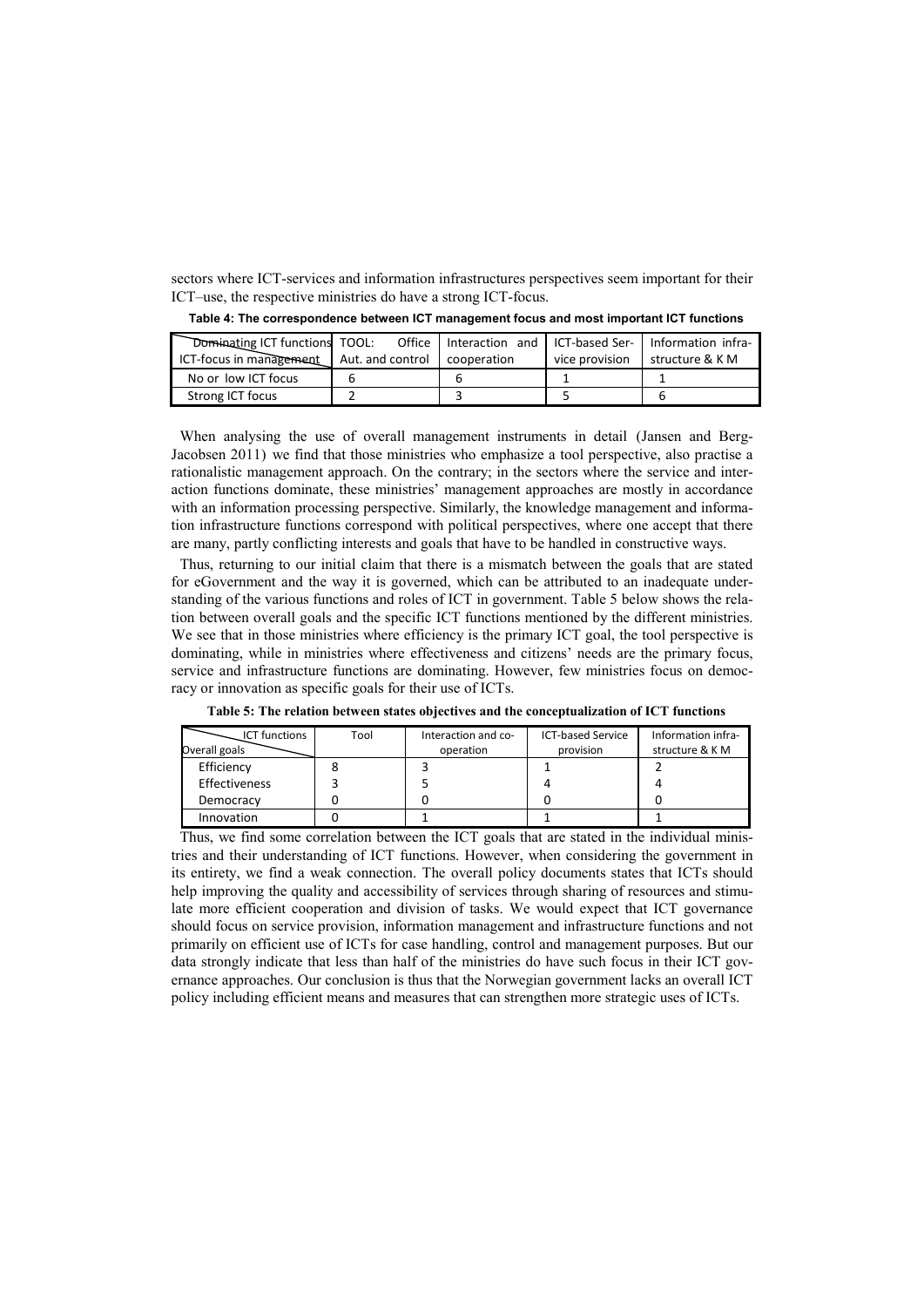This may be illustrated by The Norwegian Population register, which in the past was designed and has been used by one agency. It is now being regarded as an infrastructure component, being used by a growing number of both public agencies and private organisations. Its data quality and availability are not at all adequate. But so far, no adequate governance model based on a more holistic and interactionist perspective has been implemented. There is, however a growing understanding of the existing management challenges, and changes both in its organisation and management structure are being considered. We believe that political and dialectical approaches is becoming more important, as the degree of interaction and information exchange is increasing, along with that traditionally individual information systems are increasingly becoming part of a common information infrastructure.

# **4. CONCLUSIONS**

Our findings reveal a diversity regarding how ICTs are understood and governed in the Norwegian government, but at the same time they show that few ministries focus on other goals than internal efficiency and quality in their management approaches. This picture can be attributed to several reasons. Firstly, many ministries do have a limited understanding of how to realise other values from ICT investments that efficiency. Secondly, such other goals require that adequate means and measures are implemented across ministries, which is difficult to achieve.

There are, however other factors than the ministries' lack of ICT maturity that can explain their IT governance approach, not least that the specific characteristics of the individual sectors and their use of ICTs may imply different governance approaches. Furthermore, their history of traditions and norms related to management principles do vary significant; some ministries have been rather unchanged for more than 100 years, while other are less than 10 years old. Lastly, this picture is rather dynamic, and our data represent only the present state, which most likely will change over years, such that the different ministries may gradually adopt new governance approaches accommodating the increasing importance of ICT in society.

Finally, we have to admit that the assessments of the dominating ICT functions and roles are not ambiguous, as one ministry may define different goals and apply varying measures and instruments due to that their subordinate agencies may require different management styles. Thus, there is a need for more research which can improve our analytical framework.

We will, however fully agree with the conclusions of Orlikowski and Iacono (2001) in claiming that ICT artefacts are by no mean natural, neutral, universal or given, as they are always embedded in some time, place, discourse, and community. Furthermore, ICT artefacts are neither fixed nor independent, but they emerge from ongoing social and economic practices in dynamic ways. Our overall conclusion is however that the top level management (and the politicians) in Norway lack an understanding of the many functions and roles ICTs have in the government, and what means and measures that are required to make the most of these potentials.

#### **REFERENCES**

Bratteteig, T. (2004). A Scandinavian Perspective on Systems Development. PHD PHD University of Oslo